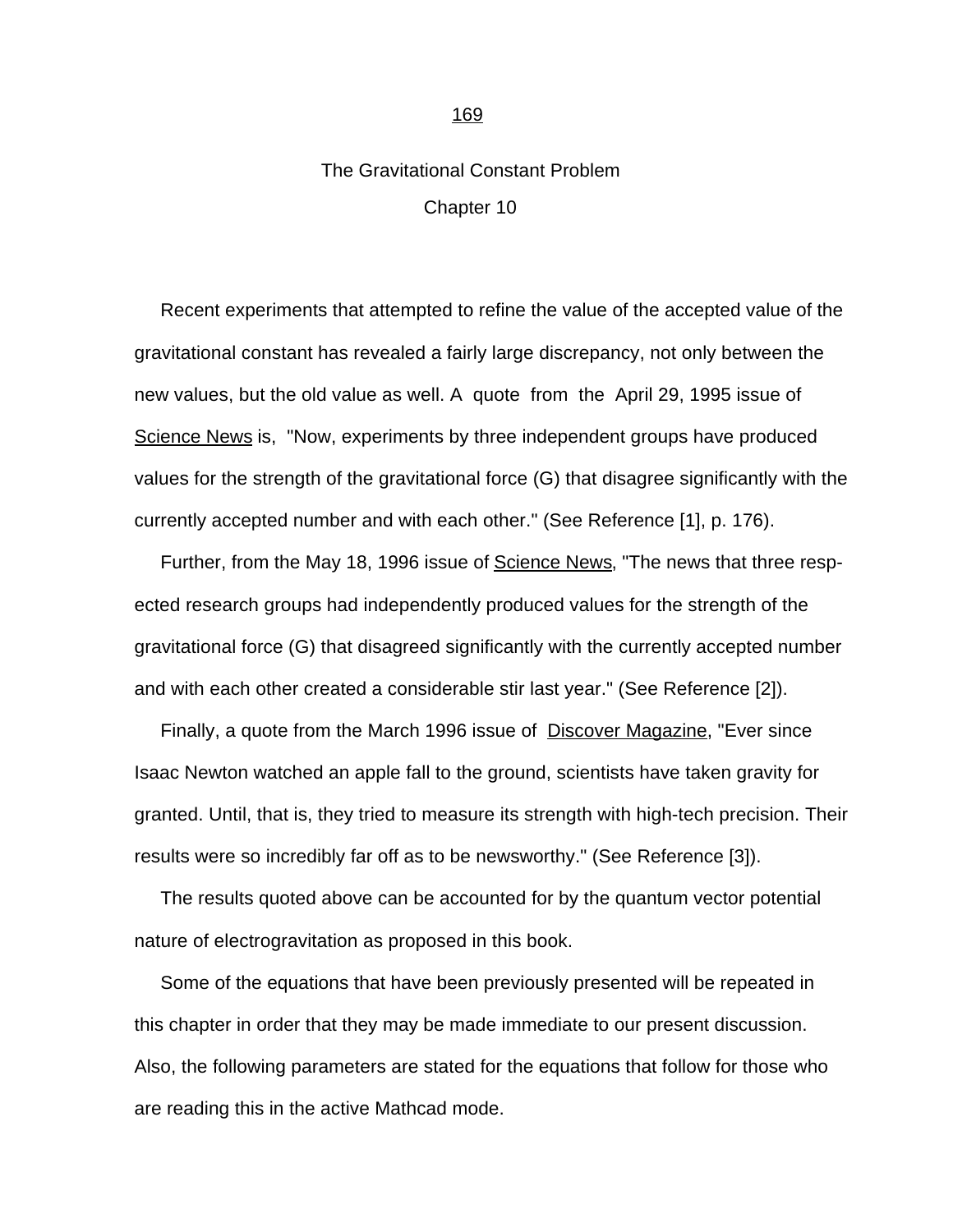The following constants are pertinent to this chapter and are all in the MKS system of units.

$$
m_{e} := 9.109389700 \cdot 10^{-31} \cdot kg
$$
\n
$$
F_{o} := 1.602177330 \cdot 10^{-19} \cdot \text{coul}
$$
\n
$$
m_{o} := 1.256637061 \cdot 10^{-06} \cdot \text{henry} \cdot m^{-1}
$$
\n
$$
F_{o} := 8.854187817 \cdot 10^{-12} \cdot \text{farad} \cdot m^{-1}
$$
\n
$$
F_{o} := 3.861593255 \cdot 10^{-13} \cdot m
$$
\n
$$
F_{o} := 3.861593255 \cdot 10^{-13} \cdot m
$$
\n
$$
F_{o} := 2.817940920 \cdot 10^{-15} \cdot m
$$
\n
$$
G := 2.997924580 \cdot 10^{08} \cdot m \cdot sec^{-1}
$$
\n
$$
G := 7.297353080 \cdot 10^{-03}
$$
\n
$$
G := 6.672590000 \cdot 10^{-11} \cdot newton \cdot m^{2} \cdot kg^{-2}
$$
\n
$$
F_{o} = 6.672590000 \cdot 10^{-11} \cdot m
$$
\n
$$
F_{o} = 6.672590000 \cdot 10^{-11} \cdot m
$$
\n
$$
F_{o} = 6.672590000 \cdot 10^{-11} \cdot m
$$
\n
$$
F_{o} = 6.626075500 \cdot 10^{-34} \cdot joule \cdot sec
$$
\n
$$
F_{o} = 6.626075500 \cdot 10^{-34} \cdot joule \cdot sec
$$
\n
$$
F_{o} = 6.626075500 \cdot 10^{-34} \cdot joule \cdot sec
$$
\n
$$
F_{o} = 6.626075500 \cdot 10^{-34} \cdot joule \cdot sec
$$
\n
$$
F_{o} = 6.626075500 \cdot 10^{-34} \cdot joule \cdot sec
$$
\n
$$
F_{o} = 6.
$$

 These are the currently accepted values. The below constants are related directly to the theory of electrogravitation proposed by this author.

$$
V_{LM} = 8.542454612 \cdot 10^{-02} \cdot m \cdot sec^{-1}
$$
 Least quantum velocity.  
\n
$$
f_{LM} = 1.003224805 \cdot 10^{1} \cdot Hz
$$
 Least quantum frequency.  
\n
$$
L_Q = 2.5729832158 \cdot 10^{3} \cdot henv
$$
Least quantum inductance.  
\n
$$
C_Q = 3.861593281 \cdot 10^{-6} \cdot farad
$$
Least quantum capacitance.  
\n
$$
i_{LM} = q_o \cdot f_{LM}
$$
 or,  $i_{LM} = 1.607344039464671 \cdot 10^{-18} \cdot amp$   
\n(= Least quantum amp.)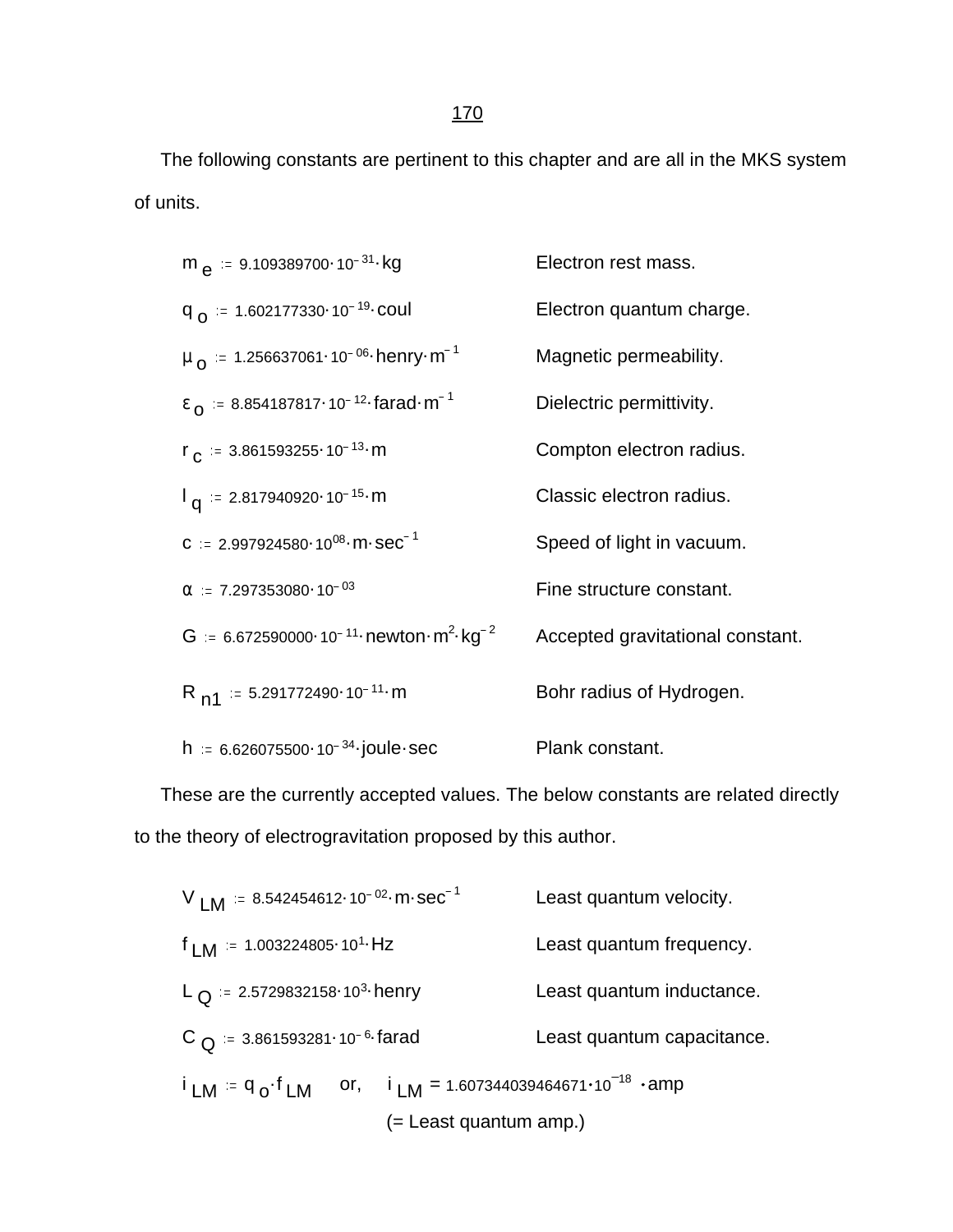It is shown below that several electrogravitational force equations can be presented that will all yield the same answers. This indicates that the gravitational force-field theory presented herein spans a great many of the forms of energy and force branches on the tree of physics. Three of those equations are presented below in equations (303), (304), and (305).

(303) F1 Gnew := 
$$
\left(\frac{h \cdot f_{LM}}{R_{n1}}\right) \cdot \mu_o \cdot \left(\frac{h \cdot f_{LM}}{R_{n1}}\right)
$$
  
\nor, F1 Gnew = 1.982973082194035·10<sup>-50</sup>  $\cdot \frac{henry}{m}$  newton<sup>2</sup>  
\n(304) F2 Gnew =  $\left(\frac{L_Q \cdot i_{LM}^2}{R_{n1}}\right) \cdot \mu_o \cdot \left(\frac{L_Q \cdot i_{LM}^2}{R_{n1}}\right)$   
\nor, F2 Gnew = 1.982973078357832·10<sup>-50</sup>  $\cdot \left(\frac{henry}{m}\right)$  newton<sup>2</sup>  
\n(305) F3 Gnew =  $\frac{m_e \cdot V_{LM}^2}{R_{n1}} \cdot \mu_o \cdot \frac{m_e \cdot V_{LM}^2}{R_{n1}}$   
\nor, F3 Gnew = 1.982973080311042·10<sup>-50</sup>  $\cdot \left(\frac{henry}{m}\right)$  newton<sup>2</sup>

 It is easily seen that all three answers in equations (303), (304), and (305) are equal in magnitude and units.

 It can also be shown that the famous Biot-Savart law that relates the magnetic field generated by a current can be incorporated into an electrogravitational expression also. This is presented by equations (308a, b & c) next.

First let us define the electrogravitational domain wavelength as:

(306) 
$$
\lambda_{LM} = \frac{V_{LM}}{f_{LM}}
$$
 or,  $\lambda_{LM} = 8.514995412219695 \cdot 10^{-3} \cdot m$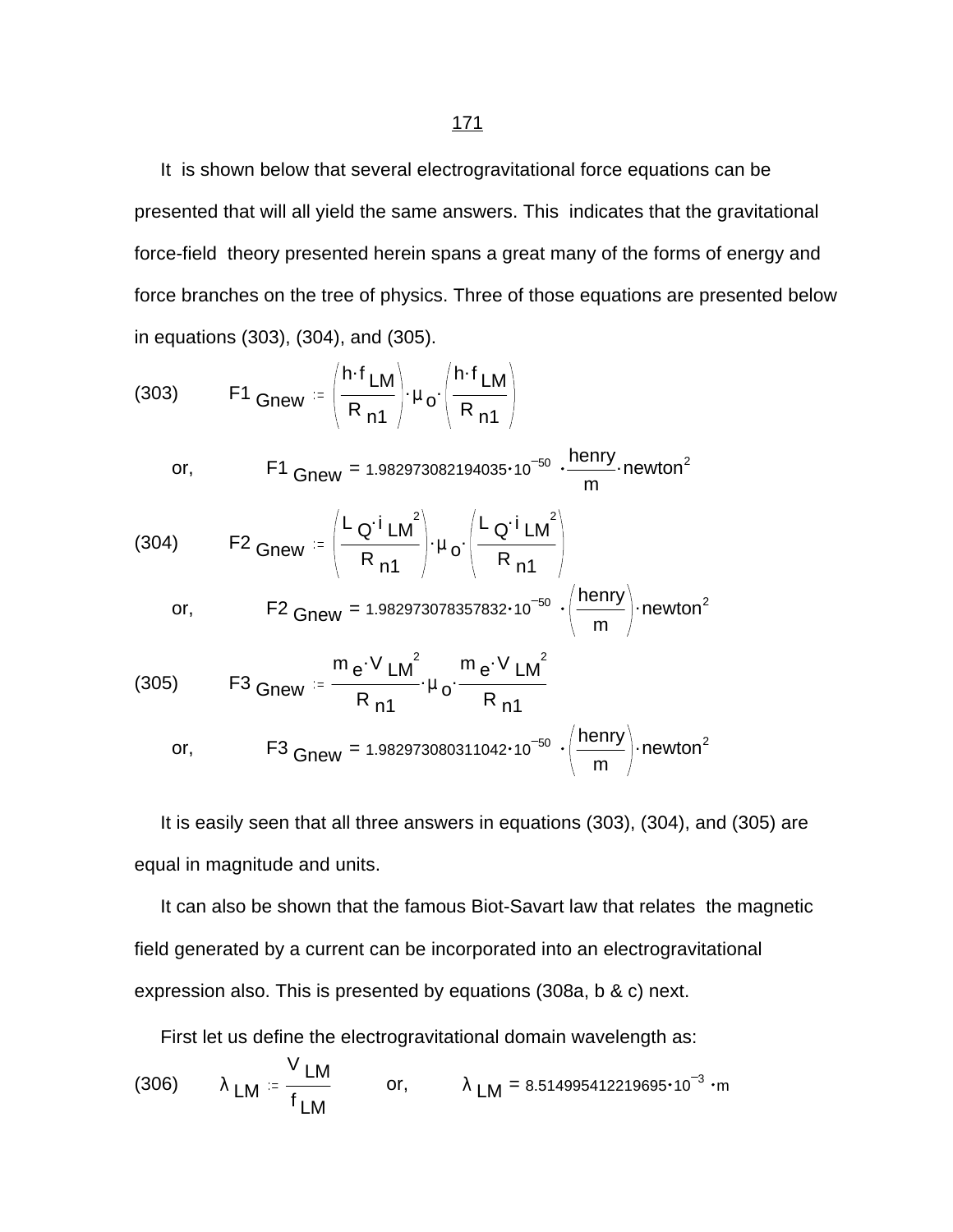Also let the following angles be defined:

$$
(307) \qquad \theta := \frac{\pi}{2} \qquad \qquad \text{and} \qquad \qquad \phi := \frac{\pi}{2}
$$

 Then the Biot-Savart equation for the electrogravitational force between two electrons separated by the Bohr radius is given below in equation set (308).

(308a) 
$$
F_{sys1} = (q_o \cdot V_{LM} \cdot \sin(\phi)) \cdot \left( \frac{\mu_o \cdot i_{LM} \cdot \lambda_{LM} \cdot \sin(\theta)}{4 \cdot \pi \cdot l_q \cdot R_{n1}} \right)
$$

$$
F_{sys2} = (q_o \cdot V_{LM} \cdot \sin(\phi)) \cdot \left( \frac{\mu_o \cdot i_{LM} \cdot \lambda_{LM} \cdot \sin(\theta)}{4 \cdot \pi \cdot l_q \cdot R_{n1}} \right)
$$

Then finally;

$$
(308c) \tF4 \tGnew = F \tSys1· \mu o \tF \tSys2
$$

or, F4 
$$
Gnew = 1.982973075196836 \cdot 10^{-50} \cdot \frac{henry}{m} \cdot newton^2
$$

 The portion of the equations for the individual system forces that is the Biot-Savart least quantum expression at the Bohr radius is given below in equation (309).

(309) B 
$$
LM = \left( \frac{\mu_0 \cdot i LM \cdot \lambda LM \cdot \sin(\theta)}{4 \cdot \pi \cdot l_q \cdot R_{n1}} \right)
$$
 or, B  $LM = 9.178257004292848 \cdot 10^{-3} \cdot \text{tesla}$ 

Both of the equations in equation (308a & b) are of the standard form,  $F = qV X B$ .

 Now we have enough of what may be called a preponderance of evidence that will support the case for assigning new units to the classic value of G. This new value is stated below in equation (310).

(310) G<sub>new</sub> = 
$$
\mu_0 \cdot V
$$
 LM<sup>4</sup> or, G<sub>new</sub> = 6.69176350019664·10<sup>-11</sup>·henny $\left(\frac{m^3}{sec^4}\right)$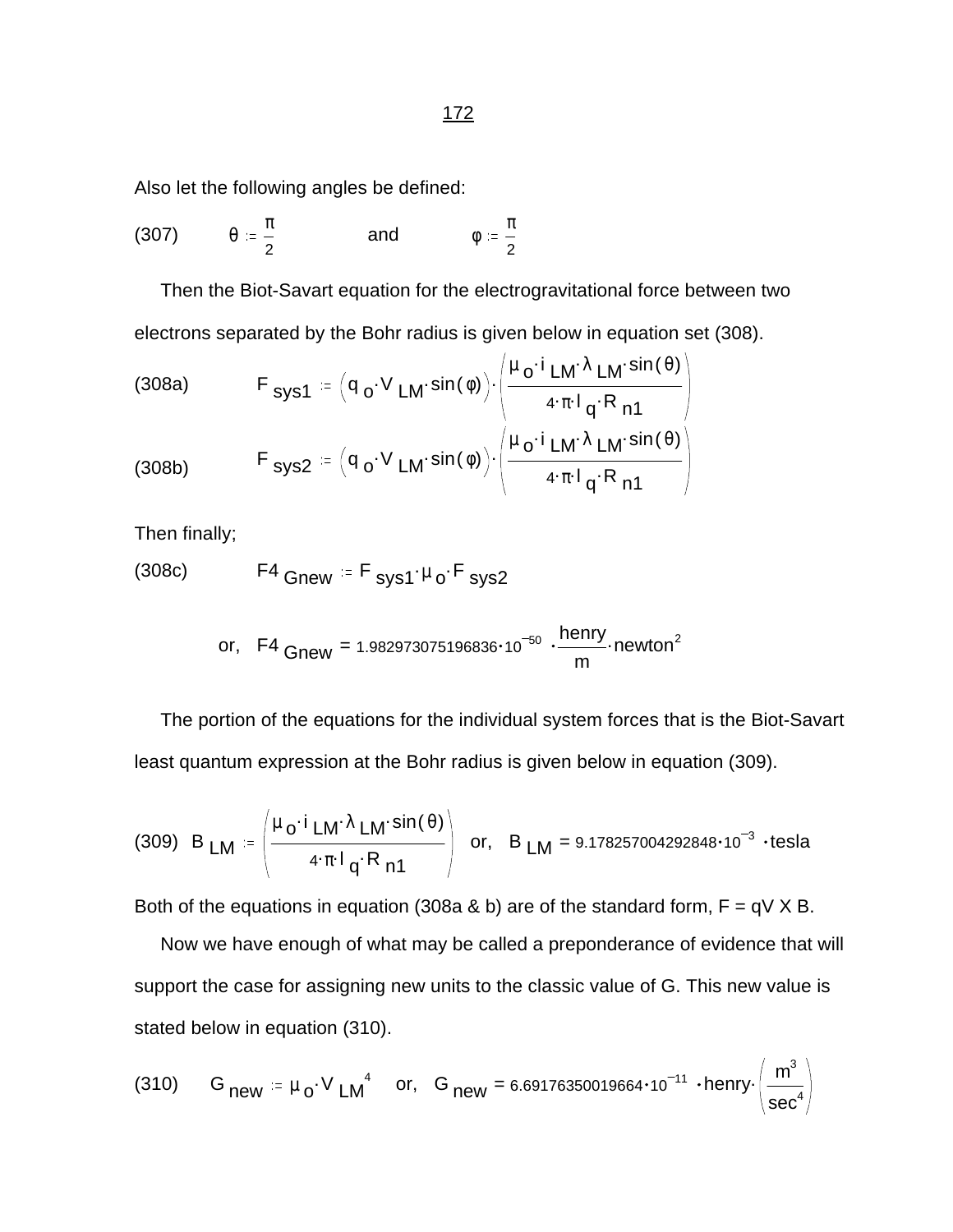The ratio of this new proposed value of Gnew to G is:

$$
(311) \qquad \frac{G_{new}}{G} = 1.002873471949669 \cdot \frac{henry}{m} \cdot newton
$$

 The new value of G may be inserted into the classical formula for the gravitational force and the the result is an electrogravitational expression. This is presented in equation (312) below.

(312)  
\n
$$
NewG \t m_{e} \t m_{e}
$$
\n
$$
m_{e}
$$
\n
$$
m_{e}
$$
\n(312)  
\n
$$
F5 \t Gnew := \frac{(\mu_{o} \cdot V L M^{4}) \cdot \left(\frac{\mu_{o} \cdot q_{o}^{2}}{4 \cdot \pi \cdot l_{q}}\right) \cdot \left(\frac{\mu_{o} \cdot q_{o}^{2}}{4 \cdot \pi \cdot l_{q}}\right)}{R_{n1}^{2}}
$$
\n
$$
m
$$
\nor,\n
$$
F5 \t Gnew = 1.982973075196837 \cdot 10^{-50} \cdot \frac{henny}{m} \cdot newton^{2}
$$

 The above equation is now in the same general form as the classic gravitational expression. What is different are the extra henry/m and newton units. These 'extra' units are hidden units since the henry/m unit is a constant and the newton squared portion is actually inversely proportional to distance where each quantum newton force is also a constant / r. Thus on a macroscopic scale the simpler form of the classic gravitational force expression is assumed to be a correct form.

The following quote is from the book, Feynman Lectures on Gravitation, where Feynman's thoughts on the subject of the gravitational constant were condensed by the editor of the book, Brian Hatfield. He summed Feynman's conclusions as; "Of course, he expected that there might be difficulties in defining a consistent quantum theory (for example, the dimension of the gravitational constant is an obstacle to renormalization)." (See Reference [4])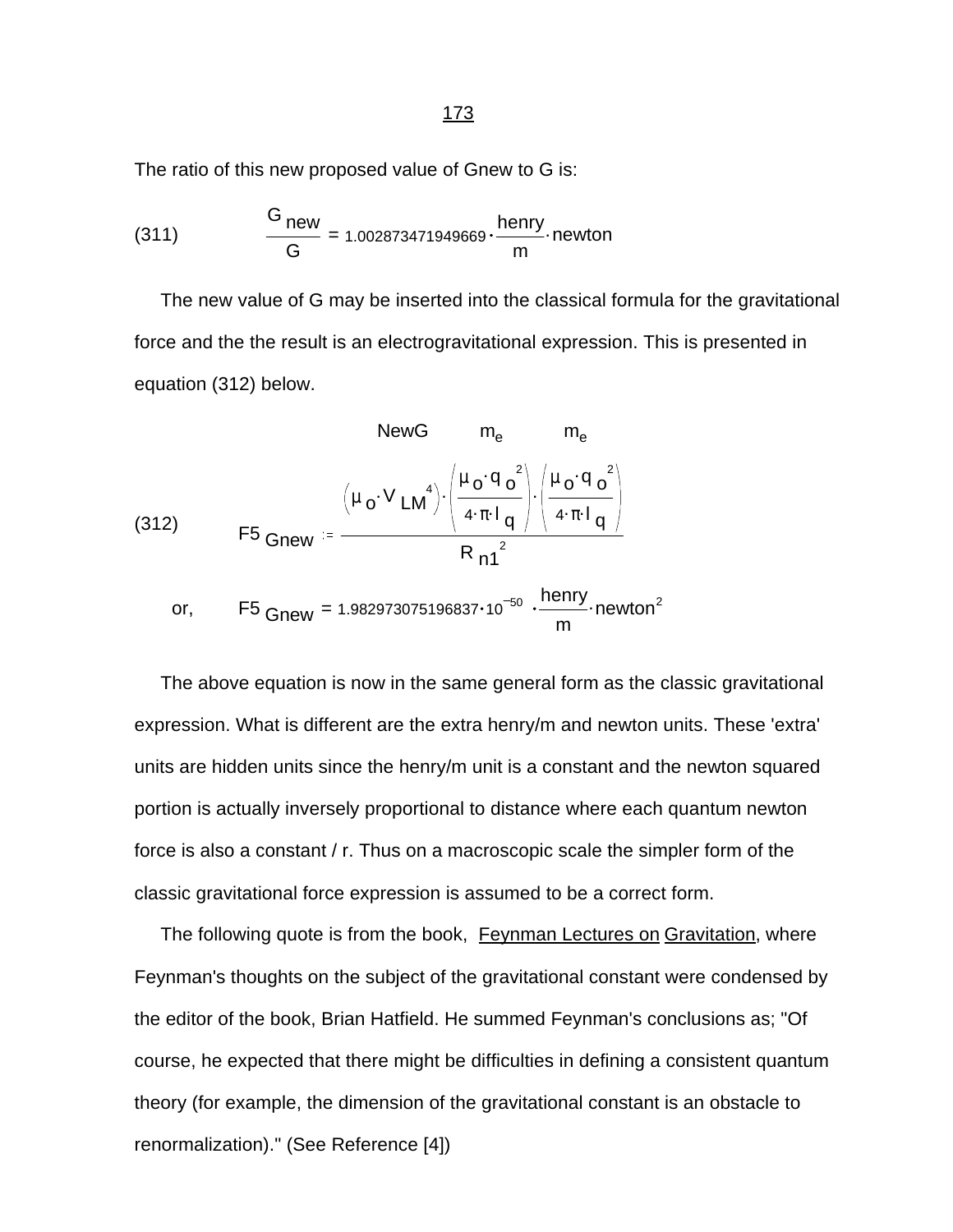It is suggested by this author that the problem of renormalization may be more easily solved by using the new value as defined in equation (310) previous.

 It is also suggested by this author that the errors discovered in the recent attempts to measure the gravitational constant may be due to at least two effects. The first cause of error may be due to the metal and electronics that are part of the experimental hardware interacting with the quantum vector potentials generated in the Earth's molten core and stray ground currents associated with other actions near the Earth's surface. The second cause of error is that caused by the movement of mass in the locale of the test apparatus. It seems logical that if electrogravitation can cause a mass to accelerate, then accelerating a mass should create electrogravitation. (More specifically, a wave of gravitation.) This could be a stronger influence than that accounted for by ordinary gravitational influences since the electrogravitational wave would have a strength related to the rate of acceleration of the mass as well as the magnitude of the mass.

 It is suggested by this author that sensitive quantum interference detectors feeding an amplifier tuned to  $f_{LM}$  might detect nearby mass accelerations.

 One of the strongest arguments against an electromagnetic connection to the gravitational field was that an electromagnetic field can be shielded against while the gravitational field cannot. Further, the electromagnetic field has a bipolar aspect consisting of a negative and positive sense in the field and is a closed field such that all magnetic lines form a closed loop. The gravitational field apparently has no counterpart aspect of repulsion as does the magnetic or electric fields. The magnetic vector potential, (MVP), **can** however act through the best of shielding and when

174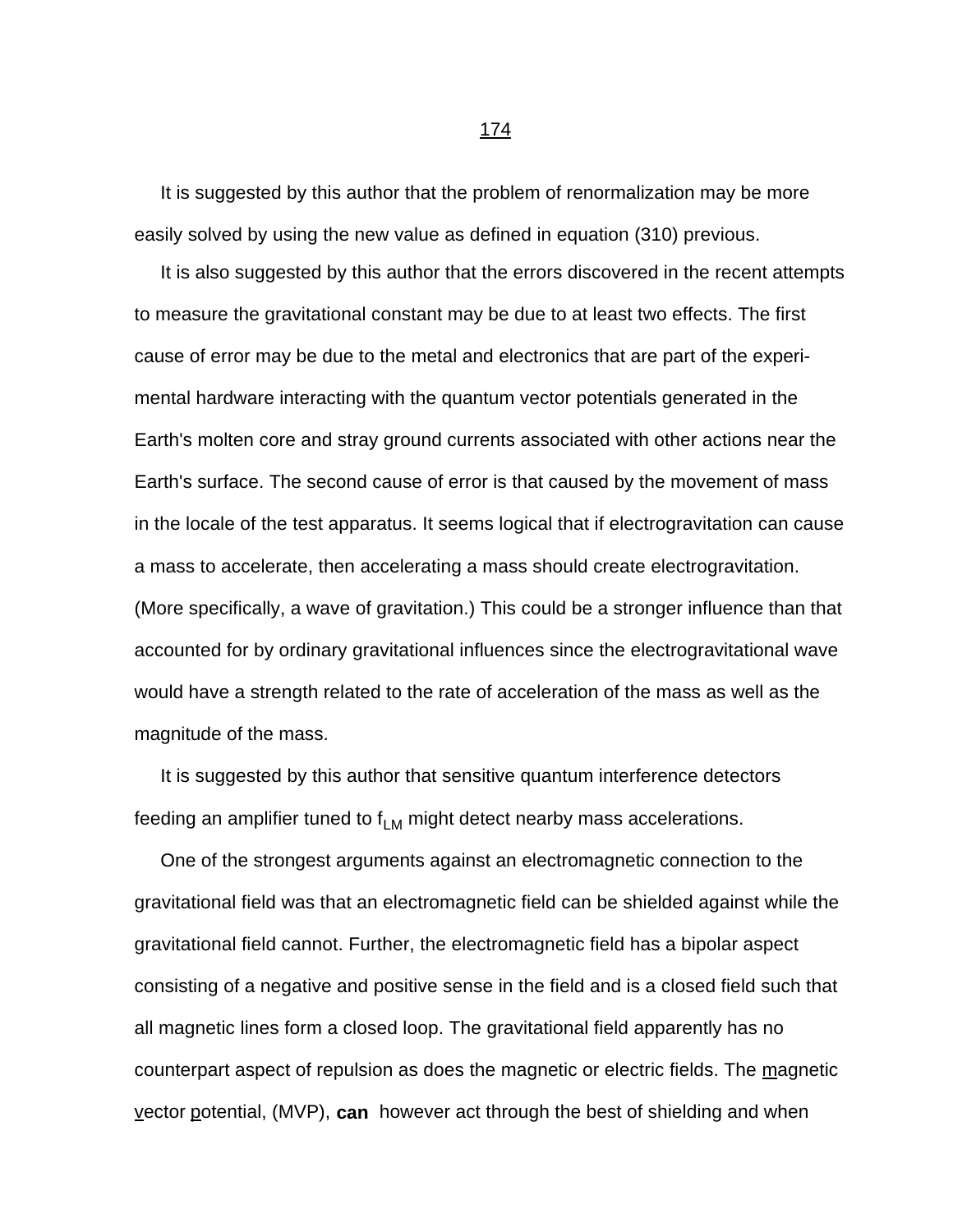combined with the concept of the vector cross-product of two quantum uncertain currents acting 90 degrees to each others inline motion, the quantum electrogravitational action is generated that we take to be what is currently called gravity. Even though the action is unidirectional and always outwards from the origin, the reaction is a mirror image and is the conjugate of the action vector in every way. Thus, the total interaction that occurs partly in normal space is closed through the classic quantum radius points through imaginary energy space while to an outside observer in normal space it would appear that a monopole action had just occurred.

 The Aharonov-Bohm effect has been demonstrated by actual experiment to prove that there exists quantum electromagnetic action through normally effective shielding.

 The following is quoted from the April 1989 issue of Scientific American, (pages 56 to 62), "When the theories of relativity and quantum mechanics were introduced, the potentials, not the electric and magnetic fields, appeared in the equations of quantum mechanics, and the equations of relativity simplified into a compact mathematical form if the fields were expressed in terms of potentials." (See Reference [5]. Also, "The consequence of the Aharonov-Bohm effect is that the potentials, not the fields, act directly on charges." (Reference [5] also.)

 It has been mentioned before that the electric, magnetic and gravitational force equations all have the same general form. Therefore, it is suggested that they are likely unified by a common mechanism of action. (See equations (312-314) below.)

(312) 
$$
F = \frac{q_0^2}{4 \pi \epsilon_0 r^2}
$$
 (313)  $F = \frac{\mu_0 m_1 m_2}{4 \pi r^2}$  (314)  $F = \frac{G \cdot M_1 M_2}{r^2}$ 

$$
\begin{array}{c}\n 175 \\
\hline\n \end{array}
$$